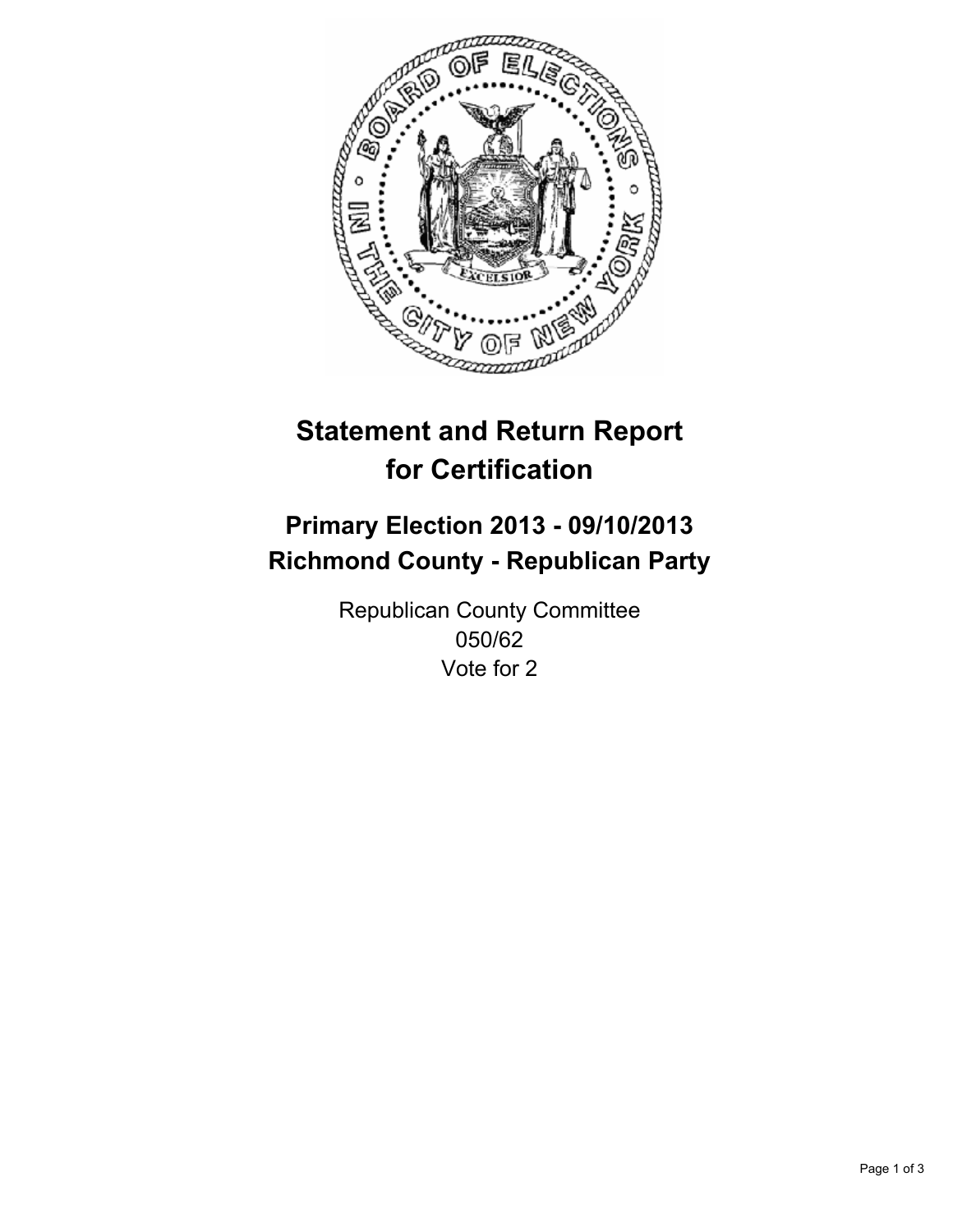

## **Assembly District 62**

| <b>EMERGENCY</b>           | 0   |
|----------------------------|-----|
| ABSENTEE/MILITARY          | 2   |
| <b>FEDERAL</b>             | 0   |
| SPECIAL PRESIDENTIAL       | 0   |
| <b>AFFIDAVIT</b>           | 2   |
| <b>BRUCE J. DECELL</b>     | 28  |
| ROBERT J. DACUNTO          | 36  |
| <b>JEANETTE M. MILIONE</b> | 42  |
| JOSE VALENTIN JR.          | 17  |
| <b>Total Votes</b>         | 123 |